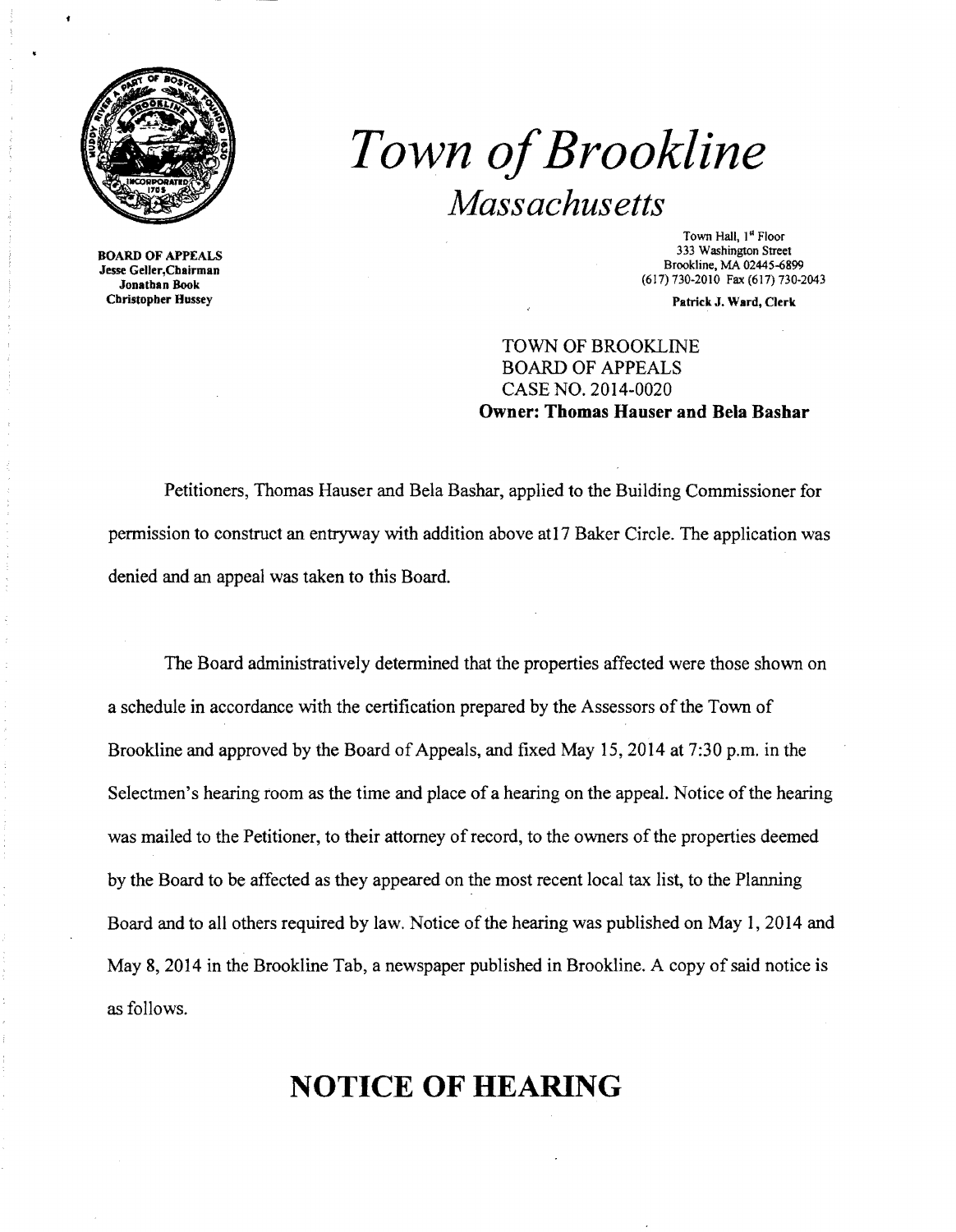Pursuant to M.G.L., C. 39, sections 23A & 23B, the Board of Appeals will conduct a public hearing to discuss the following case:

Petitioner: THOMAS HAUSER Owner: THOMAS HAUSER & BELA BASHAR Location of Premises: 17 BAKER CIRCLE Date of Hearing: MAY 15, 2014 Time of Hearing: 7:30 PM Place of Hearing: SELECTMEN'S 6<sup>TH</sup> FLOOR CONFERENCE ROOM A public hearing will be held for a variance and/or a special permit from Section 5.09.2.j: Design Review Section 5.22.3.c: Exceptions to Floor Area Ratio Regulations for Residential Units Modification, as necessary, of BOA Case #080055, February 17,2009 of the Zoning By-Law to CONSTRUCT AN ENTRYWAY WITH ADDITION ABOVE at 17 BAKER CIRCLE. Said Premises is located in a S-7 (Single Family) Residence District. *Hearings once opened, may be continued by the Chair to a date and time certain. No further notice will be* 

*mailed to abutters or advertised in the TAB. Questions regarding whether a hearing has been continued, or the date and time ofany hearing may be directed to the Office ofthe Town Clerk at 617-730-2007 or check the meeting calendar at:www.brooklinema.gov.* 

The Town of Brookline does not discriminate on the basis of disability in admission to, access to, or *operations ofits programs, services or activities. Individuals who need auxiliary aids for effective communication in programs and services ofthe Town ofBrookline are invited to make their needs known to Robert Sneirson, Town ofBrookline,* 11 *Pierce Street, Brookline, MA 02445. Telephone:* (617) *730-2328; TDD (617)-730 2327; or email at rsneirson@hrooklinema.gov.* 

## Jesse Geller Jonathan Book Christopher Hussey

At the time and place specified in the notice, this Board held a public hearing. Present at

the hearing was Chairman Jonathan Book, and Board Members Christopher Hussey and Mark

Zuroff. The petitioner, Thomas Hauser presented the case on his own behalf.

Mr. Hauser described 17 Baker Circle is a two-and-a-half story single-family dwelling

located near the center of the lot with an attached two-car garage. The property is similar to those in the rest of the neighborhood, both in size and in building placement.

Mr. Hauser said he is proposing to construct a new front entry with a second floor addition above. The proposal will increase the floor area by 126 square feet, with an additional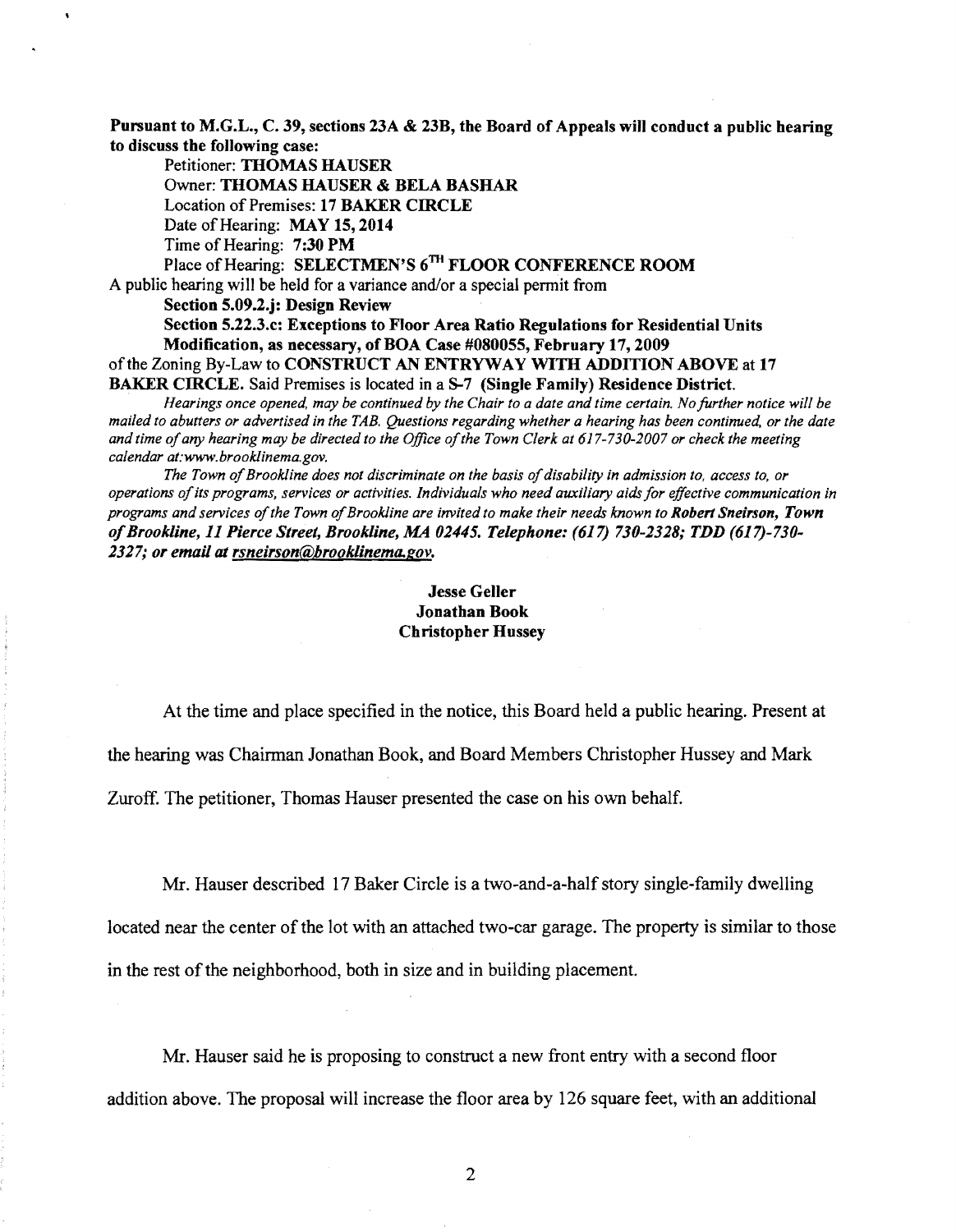31 square feet on the first floor, and 95 square feet on the second floor. The roof ofthe addition will be constructed with shingles to match the existing roof. The exterior of the addition will have Hardee sheet material and three new clad casement windows on the second floor, with a metal railing on the new front porch.

The Chairman asked if anyone wished to speak in favor of the proposal or in opposition to the proposal. There was no one present to speak.

The Chairman called upon Lara Curtis Hayes, Senior Planner, to deliver the findings of the Planning Board:

## **FINDINGS**

Section 5.09.2.j – Design Review

Section 5.22.3.c – Exceptions to Floor Area Ratio Regulations for Residential Units

| Dimensional Requirements | Required | Existing | Proposed | Relief          |
|--------------------------|----------|----------|----------|-----------------|
| Floor Area Ratio         | .35      | .349     | .36      |                 |
| Size of Dwelling         | 3.272    | 3,270    | 3,396    | Special Permit* |
| Percent of FAR           | 100%     | 99%      | 102%     |                 |

\* Under Section 5.22.3.c, the Board of Appeals may grant a special permit for an additional 350 square feet of floor area, provided that the increase is not more than 150% of the permitted floor area. A special pennit may also be granted under Section 5.22.3.b.l.b, which allows an exterior addition that is less than or equal to 20% of the pennitted gross floor area.

Modification, as necessary of BOA Case #2008-0055 - Granted a special permit with

conditions to replace garage with a new garage and floor area above.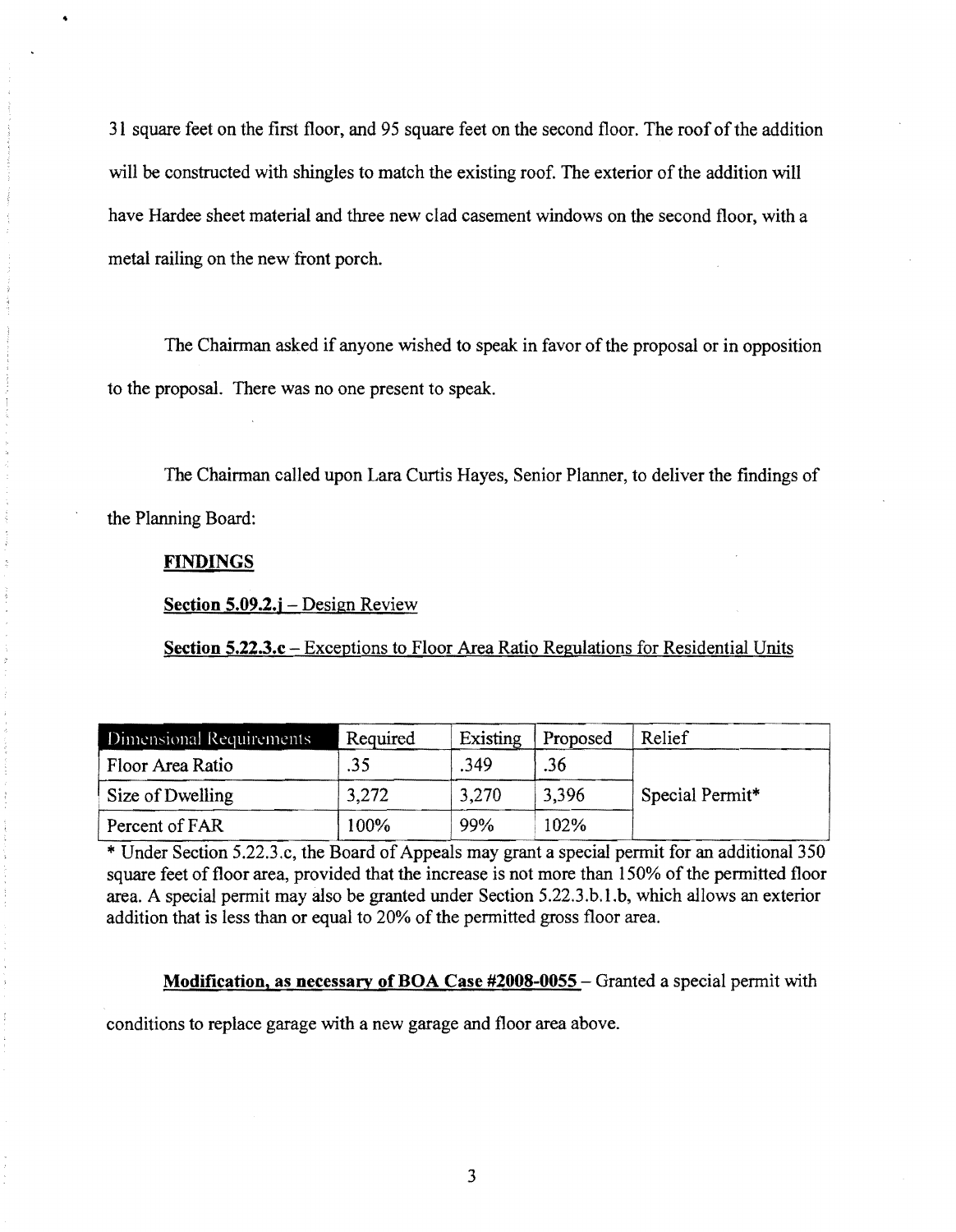Ms. Hayes said the Planning Board is supportive of the proposal to increase the floor area by 126 square feet of additional living space. The Board finds the addition to be attractively designed and supports the granting of a special permit under either  $5.22.3.6.1.$ b or  $5.22.3.c$  of the Zoning Bylaw.

**Therefore, the Planning Board recommends approval of the plans, byHamlin & Co. Inc., dated 2/25/14, and the site plan by Scott M. Cerrato, P.L.S., dated 2/18/14, subject to the following conditions:** 

- 1. Prior to issuance of a building permit, final elevations, floor plans, and a site plan, shall be submitted for review and approval by the Assistant Director of Regulatory Planning.
- 2. Prior to the issuance of a building permit, the applicant shall submit to the Building Commissioner for review and approval for conformance to the Board of Appeals decision: 1) a final site plan stamped and signed by a registered engineer or land surveyor; 2) final floor plans building elevations stamped and signed by a registered architect; and 3) evidence that the Board of Appeals decision has been recorded at the Registry of Deeds.

The Chairman then called upon Michael Yanovich, Chief Building Inspector, to deliver the comments of the Building Department. Ms. Hayes delivered Mr. Yanovitch's comments in his absence. Mr. Yanovich stated that the Building Department had no objections to the relief sought under this application. The relief requested is minimal, the use is compatible with the area, and the Building Department will work with the Petitioner if relief is granted to ensure all codes are

4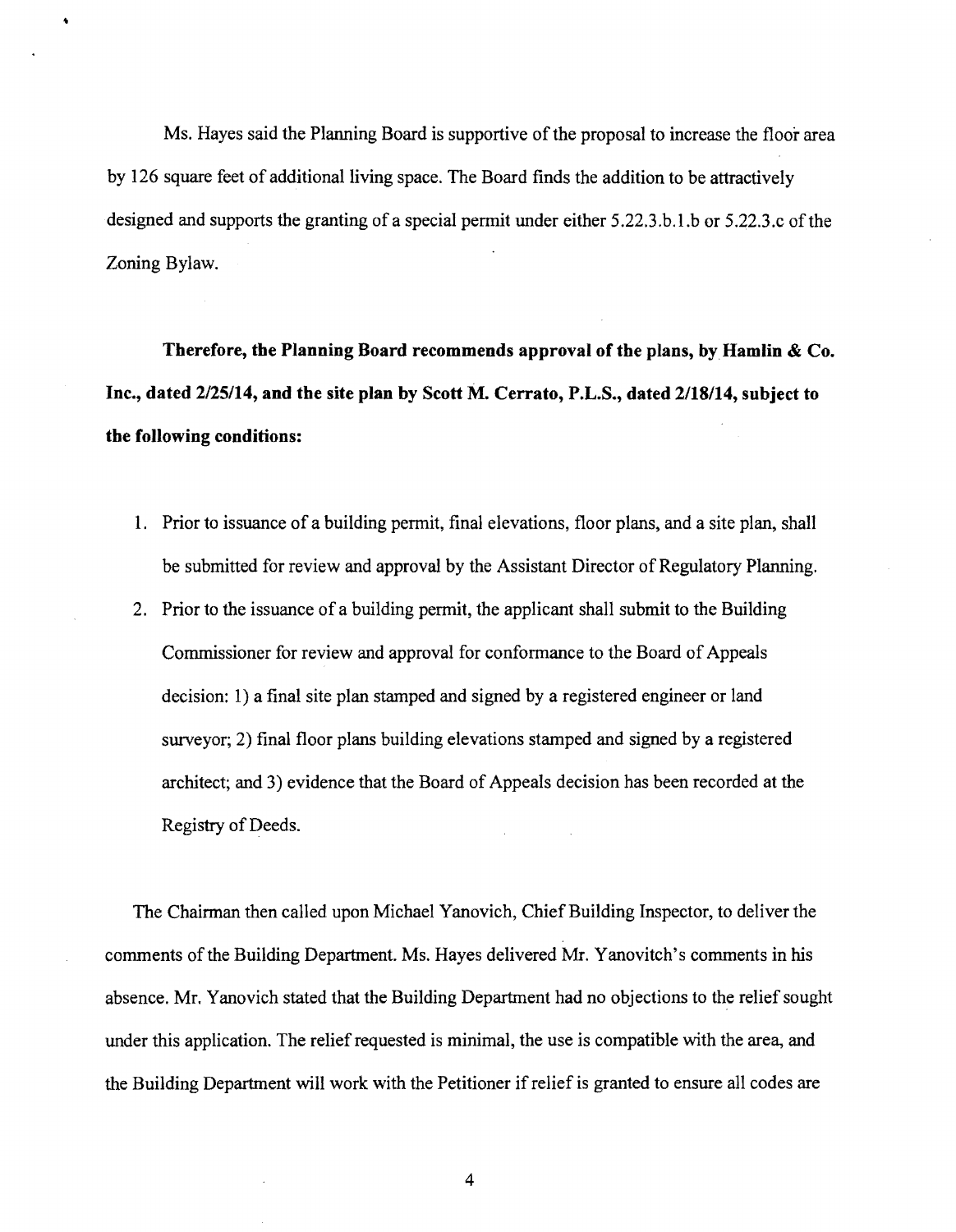complied with.

 $\ddot{\bullet}$ 

The Board deliberated on the merits of special permit relief as requested. The Board voted unanimously that the requirement have been met for the issuance of a special permit under Sections, **5.09.2.j, and 5.22.3.c** of the Zoning By-Law and to **modify Board of Appeals case #080055.** The Board made the following specific findings pursuant to **Section 9.05** of the Zoning By-Law:

a. The specific site is an appropriate location for such a use, structure, or condition.

b. The use as developed will not adversely affect the neighborhood.

c. There will be no nuisance or serious hazard to vehicles or pedestrians.

d. Adequate and appropriate facilities will be provided for the proper operation of the proposed use.

Accordingly, the Board voted unanimously to grant the requested relief subject to the following conditions:

**1. Prior to issuance of a building permit, final elevations, floor plans, and a site plan, shall be submitted for review and approval by the Assistant Director of Regulatory Planning.** 

**2. Prior to the issuance of a building permit, the applicant shall submit to the Building Commissioner for review and approval for conformance to the Board of Appeals decision: 1) a final site plan stamped and signed by a registered engineer or land surveyor; 2) final floor plans building elevations stamped and signed by a registered architect; and 3) evidence that the Board of Appeals decision has been recorded at the Registry of Deeds.** 

5